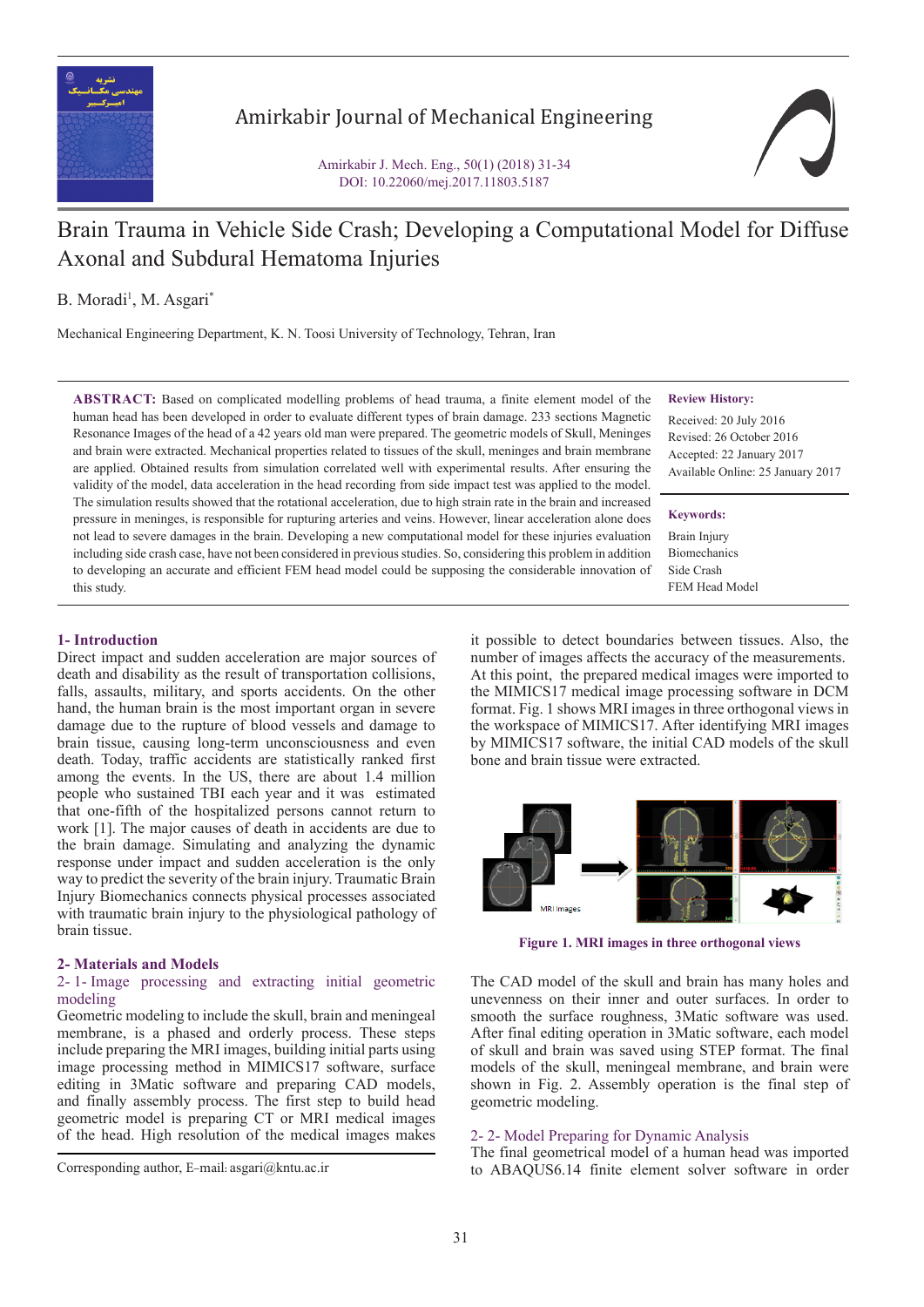

**Figure 2. The final model of the skull, meningeal membrane, and brain**

to dynamic analysis. The mechanical properties of living tissues of the body especially the brain tissue are always a challenging research subject in the field of biomechanics. Mechanical properties used in this study are assumed elastic for the skull and hyperelastic for brain tissues. Because of the very short time of the impact, the effects of the cervical spine and muscles could be ignored and free boundary condition could be used. The conditions have been considered for the contact between the skull, meningeal membrane and brain tissue as an inseparable connection. At this stage, mesh generation operation was performed and the quality of generated elements was controlled. The mesh of skull and meningeal membrane were shown in Figure 3.



**Figure 3. Skull and meningeal membrane mesh** 

#### 2- 3- Validation

To verify the finite element model, the numerical results were compared with those of cadaver experiment by Nahum et. al. [2]. The impact direction was along the specimen's mid-sagittal plane. The measured pressure on the back of the brain in numerical simulation and experimental test are in good accordance as it could be clearly seen in Fig. 4.

#### **3- Results and Discussion**

In order to obtain rotational and translational acceleration experienced by a human head in a side crash, a FEM simulation on LS-Dyna human body dummy has been done as shown in Fig. 5.

Obtained results for maximum von Mises stress as well as maximum pressure in the brain related to Rotational, translational and combined loading could be seen in Figs. 6 and 7.

The simulation results showed that the rotational acceleration, due to the high strain rate in the brain and the increased pressure in meninges, is responsible for rupturing arteries and



**Figure 4. FEM and Nahum experimental test results of the pressure on the brain**



**Figure 5. FEM human body model for side crash simulation**



**Figure 6. Maximum von Mises stress in the brain during the crash time**

veins. However, linear acceleration alone does not lead to the severe damage in the brain.